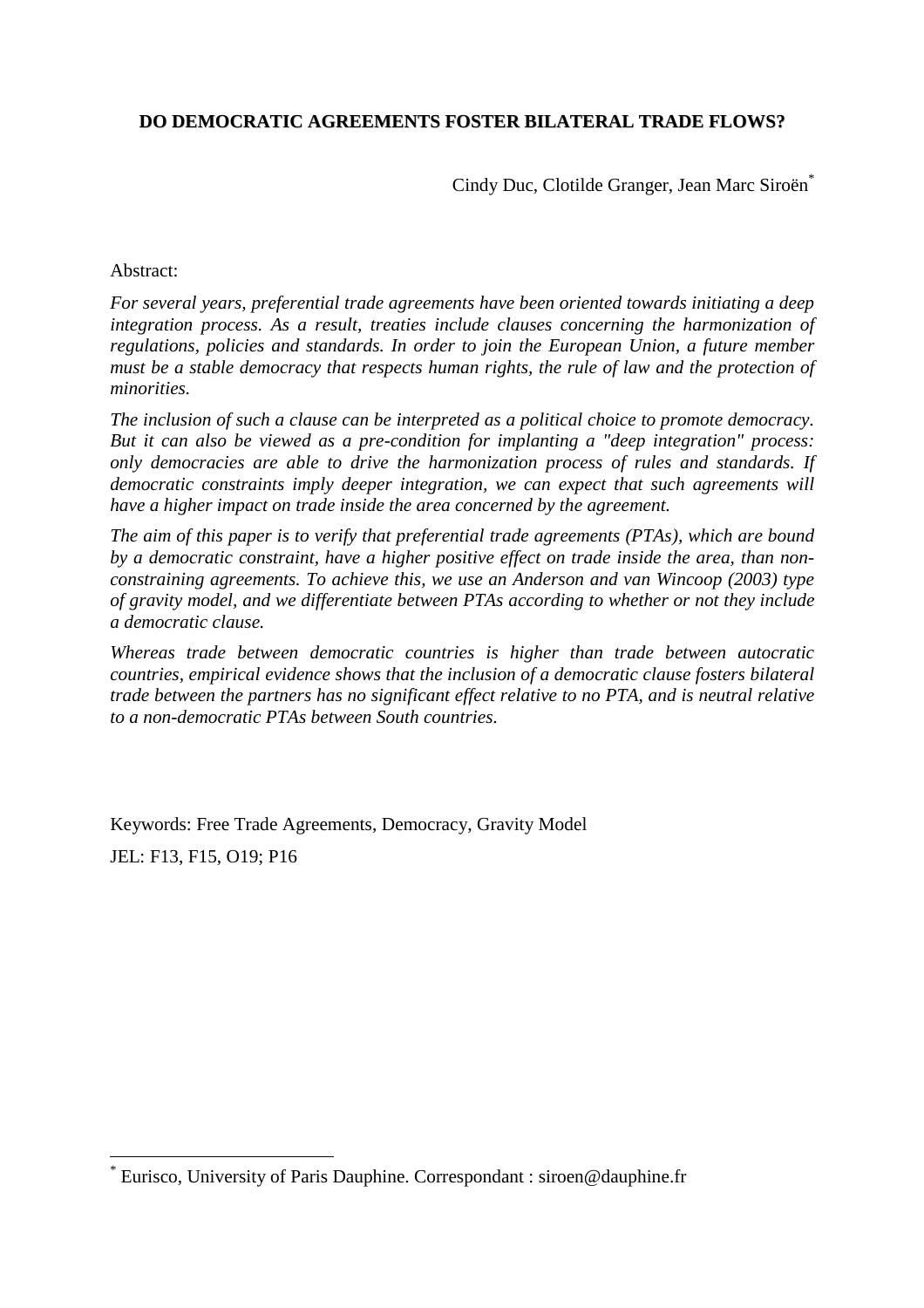For several years, preferential trade agreements have been oriented towards initiating a deep integration process. As a result, treaties include clauses concerning the harmonization of regulations, policies and standards. Moreover, a commitment to democracy is frequently a prerequisite to membership. Violation of democratic principles may serve as a motive to exclude countries from the free trade or custom union area. In order to join the European Union, a future member must be a stable democracy that respects human rights, the rule of law and the protection of minorities.

This inclusion can be interpreted as a political choice to promote democracy in the world. The Rosendorff model (2000) establishes that a democracy offers more concessions to another democracy than to an autocracy at the end of trade negotiations. But the democratic constraint can also be viewed as a pre-condition to foster a "deep integration" process: only democracies are able to drive the harmonization process of rules and standards. Thus, another Rosendorff result is that gains from tariff cooperation are greater between democracies, and may be the consequence of a deeper integration.

If democratic constraints imply deeper integration, we can expect that such agreements will have a higher impact on trade inside the area.

Empirical literature on the impact of democracy on trade remains ambiguous about the direction of the effect, i.e. whether democracy engenders trade or trade engenders democracy. Various papers deal with the influence of democracy on trade openness and trade policy (Granger and Siroën, 2001; Mayer, 1984; Milner et Kubota, 2003). Few studies tackle the incidence of political regimes on bilateral trade flows (Bliss and Busset, 1998; Duc and alii, 2004; Mansfield et alii, 2000).

The aim of this paper is to verify that preferential trade agreements (PTAs), bound by a democratic constraint, have a higher positive effect on trade inside the area than nonconstraining ones. To do this, we use a gravity model discriminating between PTAs.

Section I describes the gravity model and the data. Section II verifies the trade-democracy linkage. Section III presents and discusses the results of preliminary regressions between trade and PTAs. Section IV presents some tests of sensitivity and robustness. Section V provides a conclusion.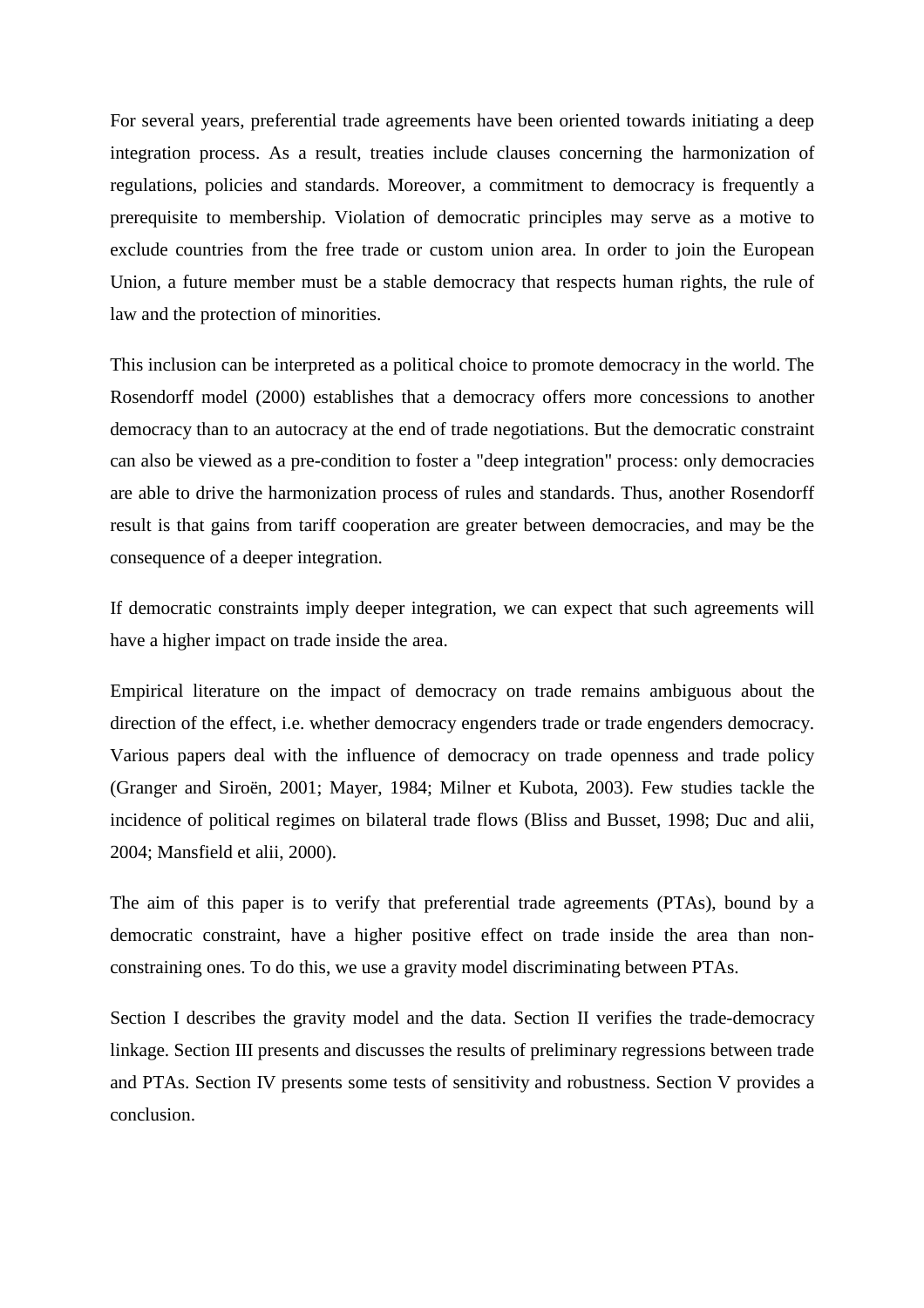### **I. The econometric model**

This paper addresses the effect on trade of democratic clauses in PTAs. We are concerned with bilateral flows, which justify a gravity model specification.

Anderson & van Wincoop (2003) introduce the concept of multilateral resistance. The bilateral trade flows correspond to the equilibrium between the import demand from *j* addressed to *i* and the export supply from *i* towards *j*. They show that tariff, as well as other trade costs, must be appreciated relative to tariff and trade costs applied to all countries. If country *j* increases its tariffs against all countries except *i*, the imports from *i* will increase, although the tariff between *i* and *j* is held constant. Similarly, an exporting country *i* increases its supply towards *j* if all the other partners of j increase their tariffs. Therefore, the weaker the "multilateral resistance", the more restrictive a given bilateral tariff is.

The Anderson & van Wincoop equation to test is:

$$
X_{ij} = \frac{Y_i Y_j}{Y_W} \left(\frac{P_i P_j}{t_{ji}}\right)^{\sigma-1} \tag{1}
$$

 $X_{ij}$  represents exports from country *i* to country *j*;  $Y_i$  and  $Y_j$  are the *i* and *j* national incomes (GDP);  $Y_w$  is the world income and does not have to be estimated as it is constant.

 $P_i$  and  $P_j$  are the national price index, which account for the "multilateral resistance": the stronger the multilateral resistance, the higher the prices are.  $\sigma$ (> 1) is the elasticity of substitution between the good produced by *i* and the one produced by *j*. Anderson & van Wincoop propose an iterative method to estimate  $P_i$  and  $P_j$ . Because this process is complex, empirical studies, following the alternative method presented by the authors, prefer to replace the computed price index by fixed effects, i.e. dummy variables that locate the exporting country and the importing country (see for example, Rose & van Wincoop, 2001; Subramanian & Wei, 2003; see also Feenstra, 2004). These fixed effects take into account all "unilateral" characteristics of countries (including the level of democracy). They have to be considered as variables controlling all the unilateral determinants of bilateral trade such as the level of development, the trade policy, and the national institutions. This specification allows differentiating between the influence of unilateral variables acting towards all partners and that of bilateral variables involving a pair of countries such as a common membership to a PTA. The result is that other unilateral variables need not be considered except for fixed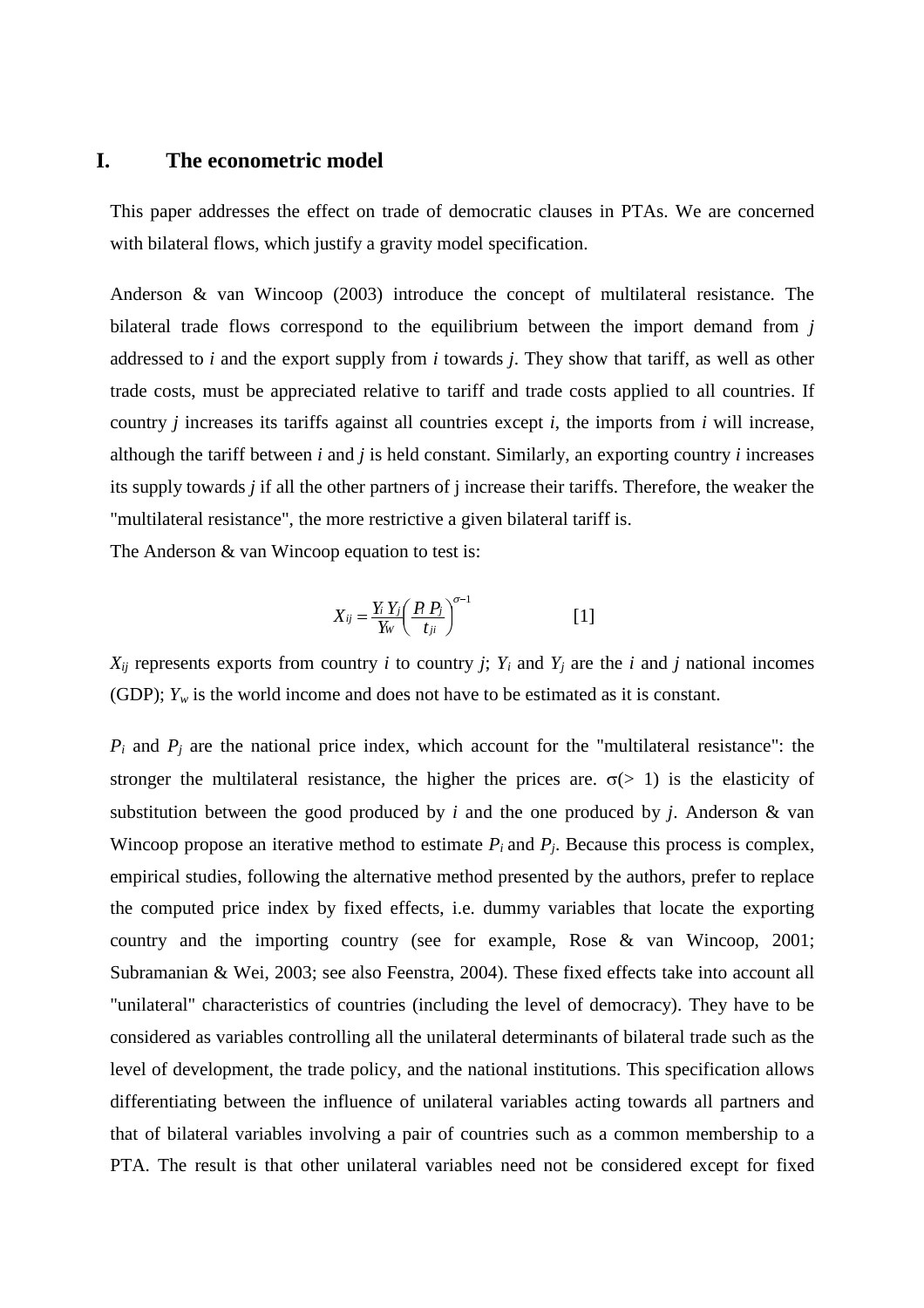effects, which take all of these variables into account. Introducing unilateral variables, such as GDP per capita or remoteness would cause a co-linearity issue.

In equation [1],  $t_{ji}$  represents all trade costs occurring between exporter *i* and importer *j*. It includes transportation costs and the cultural community, such as a common language. Proxy variables can take into account some components of these costs (distance, common border or common language, common adhesion to WTO…). Preferential trade agreements might reduce  $t_{ji}$  and foster bilateral trade between  $i$  and  $j$ . We test the hypothesis that "democratic" PTAs have a greater effect on bilateral trade than non-democratic ones.

Our model can thus be written as follows:

$$
Log (Xij/YiYj) = \alpha_1 Log(D_{ij}) + \sum_k \alpha_k \Psi_{ijk} + \sum_k \beta_k Z_{ijk} + \sum_i \alpha_i DE_i + \sum_j \alpha_j DI_j + \epsilon_{ij}
$$
 [2]

Where  $X_{ij}$  = exports (F.O.B.) from country *i* to *j*, in current U.S. dollars = imports of country *j* from country *i*.

 $Y_i$   $(Y_i)$  = GDP of country *i* (*j*), in U.S. current dollars. In equation [1], the exponent of the GDPs is equal to 1, so that it is strictly equivalent to having this product appear on the dependent variable side.

 $D_{ii}$  = great arc circle kilometric distance between the two countries' capitals.

 $Y_{ijk}$  = k variables indicating a common element: a common language, a common border, a trade agreement, a former colonial dependence.

 $Z_{ijk}$ <sup>-</sup> k' bilateral variables of interest

 $DE_i$  ( $DI_i$ ) = exporter (importer) country-fixed effect. This dummy variable is equal to 1 if country *i* (country *j*) is the exporting (importing) country.

 $\varepsilon_{ij}$  = an error term.

All these variables and their sources are presented in Annex 1. Equation [2] is estimated by GLS (Generalized Least Square). Observations with missing data or with a zero value for exports have been dropped.

#### **II. The Trade-democracy linkage**

Do democratic countries trade more with each other? Democracy is a qualitative variable, which is difficult to quantify. We approach democracy by a dummy variable, built from the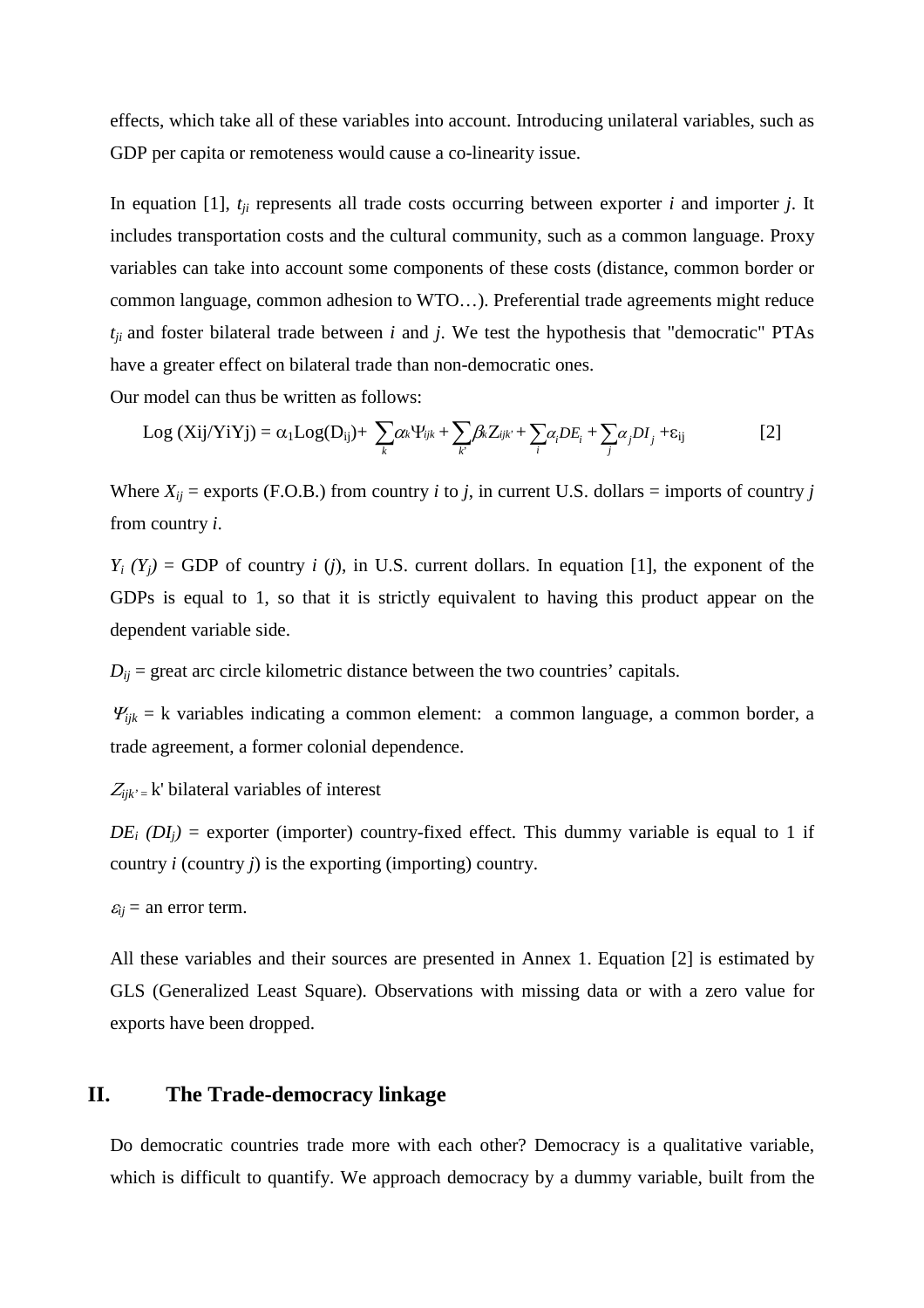Freedom House's indicators<sup>1</sup> in the following way: according to their note compared with the median the countries of the sample are divided into two groups, democratic and autocratic. We use a similar method with *Polity IV* data. Because our gravity model imposes bilateral variables we regress the following ones:

*FH0*<sup>*ij*</sup> *(Polity0ij*)= 1 if the exporting country *i* and the importing country *j* are not democratic (autocratic).

*FH1*<sup>*ij*</sup> *(Polity1ij)* = 1 if the exporting country *i* and the importing country *j* are democratic.

The benchmark situation is a mixed case where only one partner is democratic.

The basic model (column 1) performs well and is in line with results obtained by similar gravity models. Columns 2 and 3 show that a pair of autocratic countries trades more with each other than a pair of democratic countries. However, the coefficients are not significantly different from zero. *Freedom House* and *Polity* data give very close results.

Democracy is largely concentrated in developed countries, and then these variables might be a proxy for the specificity of trade between developed countries as well as between developing countries. In columns 4 and 5 we introduce dummy variables for North-North (OECD countries) and South-South trade, North-South trade being the reference for both variables. Democracy variables become significant. Once the level of development has been controlled, a pair of democratic countries trades more with each other than a pair of autocratic countries.

# **III. Trade and democratic preferential trade agreements**

 $\overline{a}$ 

The first step was to read all agreements (notified at the WTO) for classification in one of two categories: "democratic" or "non democratic". Our criteria are simple; we consider as democratic an agreement containing a reference to the respect of democratic principles or a reference to the United Nation Charter (with an explicit wish to respect democratic principles).

We also restrict the category, "democratic", to agreements containing an actionable sanction in case of violation (see annex 2 for the list of agreements).

<sup>&</sup>lt;sup>1</sup> This index is usually used in the literature (see for example, Granger and Siroën, 2001; Tavares and Wacziarg, 2001). It includes two components, which both correspond to a note ranging from1 to 7: the first accounts for the respect of political freedom; the second for the respect of civil freedom. In this study, we only retain the first component because it is nearest of our theoretical issue.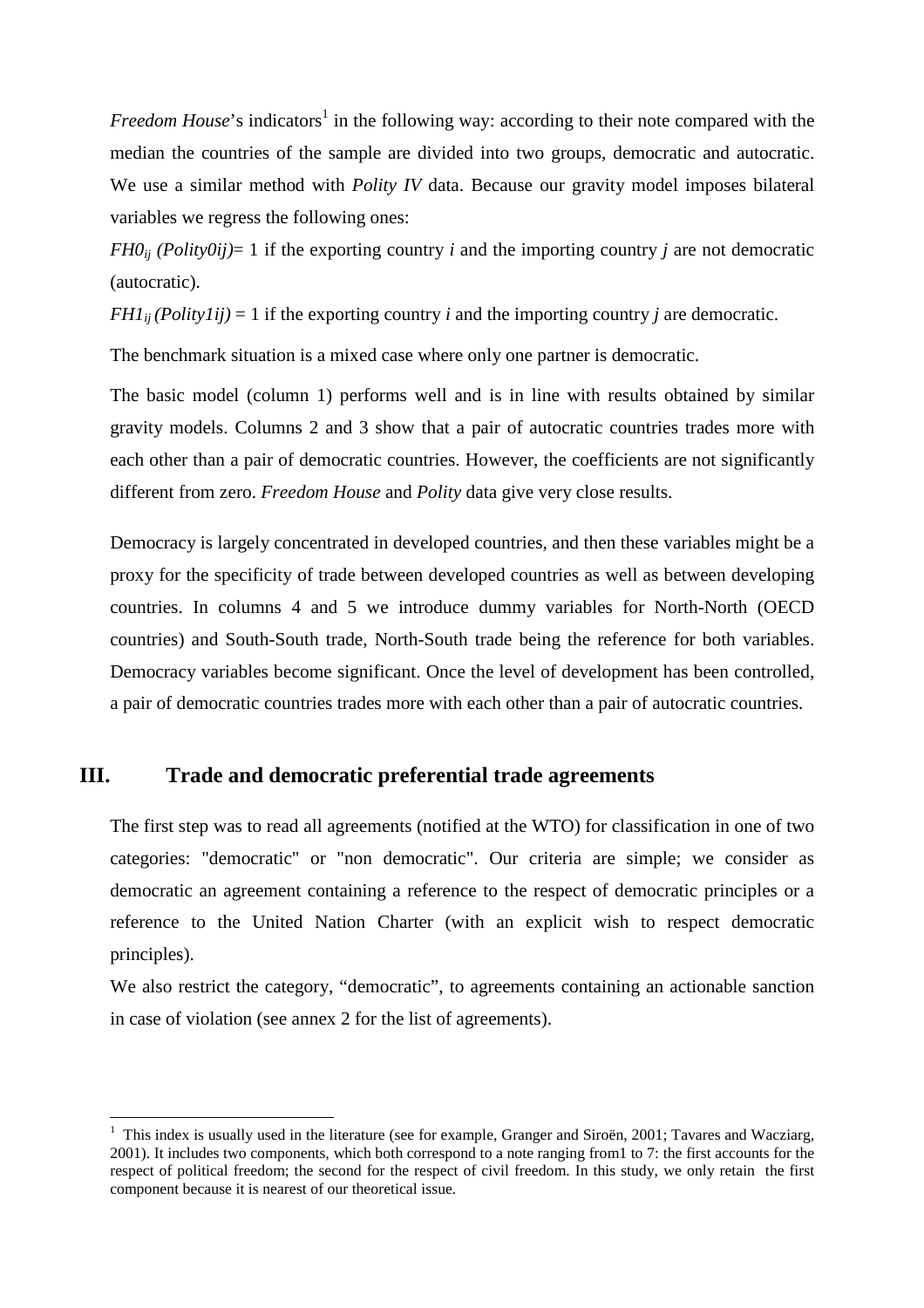| Dependent variable: $Log(X_{ii}/Y_iY_i)$ |                       |                               |             |            |                  |
|------------------------------------------|-----------------------|-------------------------------|-------------|------------|------------------|
|                                          | (1)                   | (2)                           | (3)         | (4)        | (5)              |
| Distance (LogDij)                        | $-1.49***$            | $\text{-}1.48^{\ast\ast\ast}$ | $-1.48***$  | $-1.49***$ | $-1.48***$       |
|                                          | (0,03)                | (0.03)                        | (0.03)      | (0.03)     | (0.03)           |
|                                          | $0.66^{***}$          | $0.66^{***}$                  | $0.65***$   | $0.67***$  | $0.66^{***}$     |
| Adjacency                                | (0.12)                | (0.11)                        | (0.11)      | (0.11)     | (0.11)           |
|                                          | $0.78^{\ast\ast\ast}$ | $0.78^{\ast\ast\ast}$         | $0.77***$   | $0.78***$  | $0.77***$        |
| Common language                          | (0.06)                | (0.06)                        | (0.06)      | (0.06)     | (0.06)           |
|                                          | $1.13***$             | $1.13***$                     | $1.15***$   | $1.12***$  | $1.14***$        |
| Colony                                   | (0.10)                | (0.10)                        | (0.10)      | (0.10)     | (0.10)           |
| Common Free Trade                        | $0.36\sp{***}$        | $0.34***$                     | $0.33***$   | $0.35***$  | $0.34***$        |
| Agreement                                | (0.06)                | (0.06)                        | (0.06)      | (0.06)     | (0.06)           |
| WTO membership                           | $0.50***$             | $0.46***$                     | $0.48***$   | $0.47***$  | $0.49***$        |
|                                          | (0.13)                | (0.13)                        | (0.13)      | (0.13)     | $(0.13^{\circ})$ |
|                                          |                       | 0.82                          |             | $-1.77***$ |                  |
| $FHO_{ij}$                               |                       | (0.91)                        |             | (0.84)     |                  |
|                                          |                       | $-0.67$                       |             | $1.94***$  |                  |
| $FH1_{ij}$                               |                       | (0.91)                        |             | (0.84)     |                  |
| Polity $0_{ij}$                          |                       |                               | 0.92        |            | $-1.66$ **       |
|                                          |                       |                               | (0.91)      |            | (0.84)           |
|                                          |                       |                               | $-0.63$     |            | $1.97***$        |
| Polity $1_{ii}$                          |                       |                               | (0.91)      |            | 0.84             |
| South-South                              |                       |                               |             | $1.19***$  | $1.20***$        |
|                                          |                       |                               |             | (0.48)     | (0.48)           |
| North-North                              |                       |                               |             | $-1.42***$ | $-1.45***$       |
|                                          |                       |                               |             | (0.48)     | (0.49)           |
| Exporter fixed effect<br>$(DE_i)$        | Yes                   | Yes                           | Yes         | Yes        | Yes              |
| Importer fixed effect<br>$(DI_i)$        | Yes                   | Yes                           | Yes         | Yes        | Yes              |
| Number<br>of<br>observations             | 13749                 | 13749                         | 13749       | 13749      | 13749            |
|                                          | $-36,37***$           | $-38,82***$                   | $-38,89***$ | $-36.96$   | $-37.07***$      |
| Constant                                 | (0.85)                | (0.77)                        | (0.77)      | (0.72)     | (0.72)           |
| Fisher's statistic                       | 36.69                 | 36.58                         | 36.65       | 36.89      | 36.97            |
| Adjusted R <sup>2</sup>                  | 0.4409                | 0.4411                        | 0.4415      | 0.4413     | 0.4417           |

Table 1 – The democratic linkage

Standard errors in parentheses. \*\*\* Significant at 1%, \*\* significant at 5%, \* significant at 10%.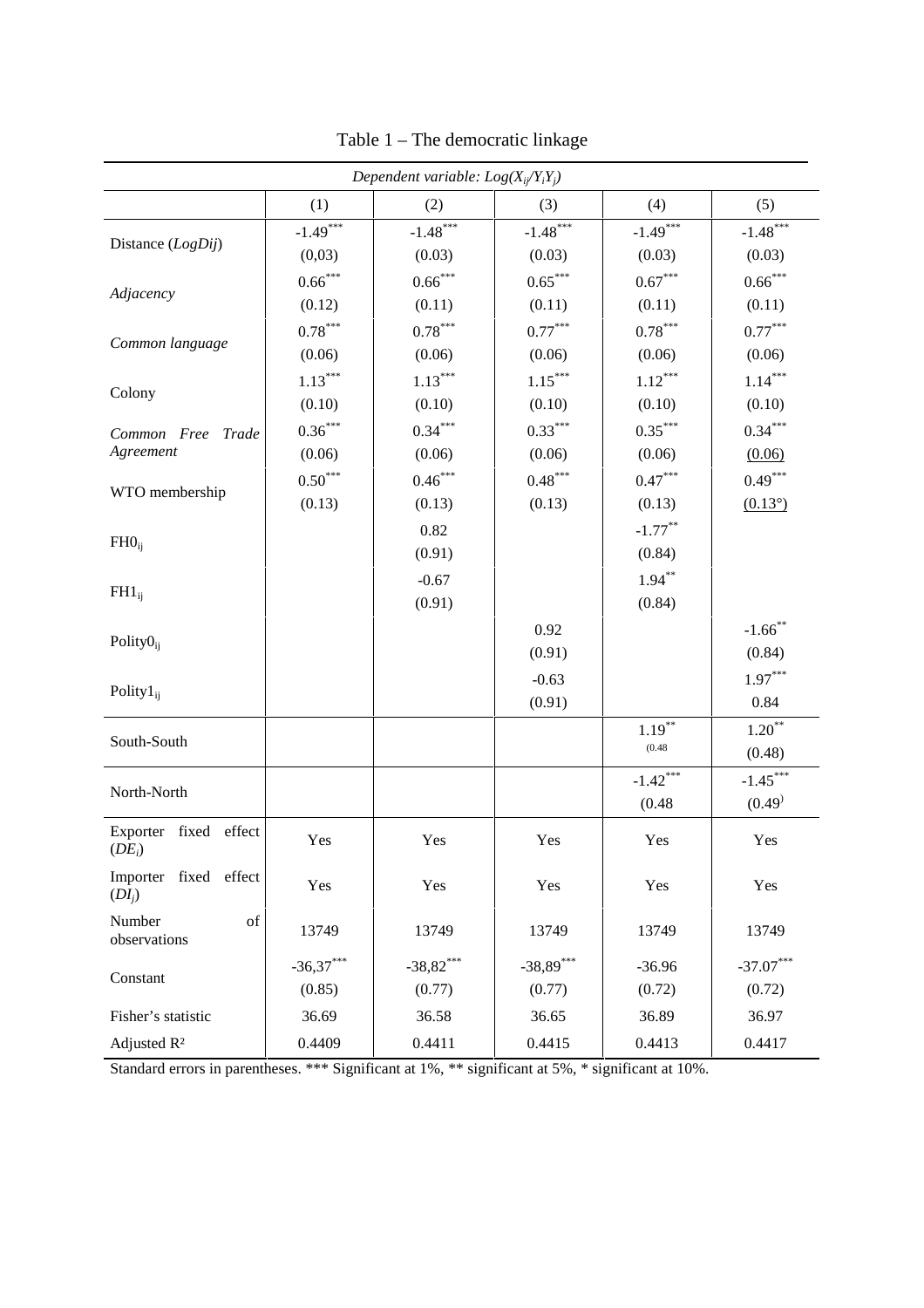The second step was to synthesize all this information in a bilateral dummy variable. Thus, the DA variable is equal to 1 if the exporter country *i* and the importer country *j* belong to the same democratic agreement in 2000, 0 otherwise. The NDA variable is equal to 1 if the common agreement is not democratically binding.

The benchmark situation is when two countries have no common trade agreement in 2000.

Our first regression (table 2 column 1) replaces the agreement variable in the standard model (table 1, column 1) by DA and NDA. The sign of DA is counter intuitively negative but with a non-significant coefficient. NDA is positive with a highly significant coefficient.

If democratic agreements are effective, bilateral relations covered by such a treaty should be democratic and quoted 1 for  $FH1_{ii}$  (or Polity1<sub>ii</sub>) in the regressions of the table 1. As we did in the table 1, column 4, we introduce a dummy variable for North-North and South-South trade. This time, the regression is not affected.

A second way to take into account the specificity of the model for Southern countries is to differentiate democratic agreements. We consider three kinds of agreements: South-South, North-North and North-South. Results are given in the column 3. Each type of democratic trade agreements has a significant coefficient. It is only positive for South-South agreements and is then equal to the NDA coefficient.

A third way to make a distinction between Northern and Southern countries is to restrict the sample to South-South bilateral trade relations. Firstly (table 2, column 4), we regress the basic model with our new restricted sample and we verify it gives similar results except for the decreasing influence of the WTO common membership. For this variable, the coefficient is smaller and only significant at a 10% threshold. Next, we introduce (column 5) democratic (DA) and non-democratic (NDA). The coefficients of these two variables are positive and significant. Democratic agreements have a higher coefficient. However, as the two coefficients have close values a Student test concludes they are not significantly different. Concerning South-South trade agreements, the effects of political constraints may be considered as neutral.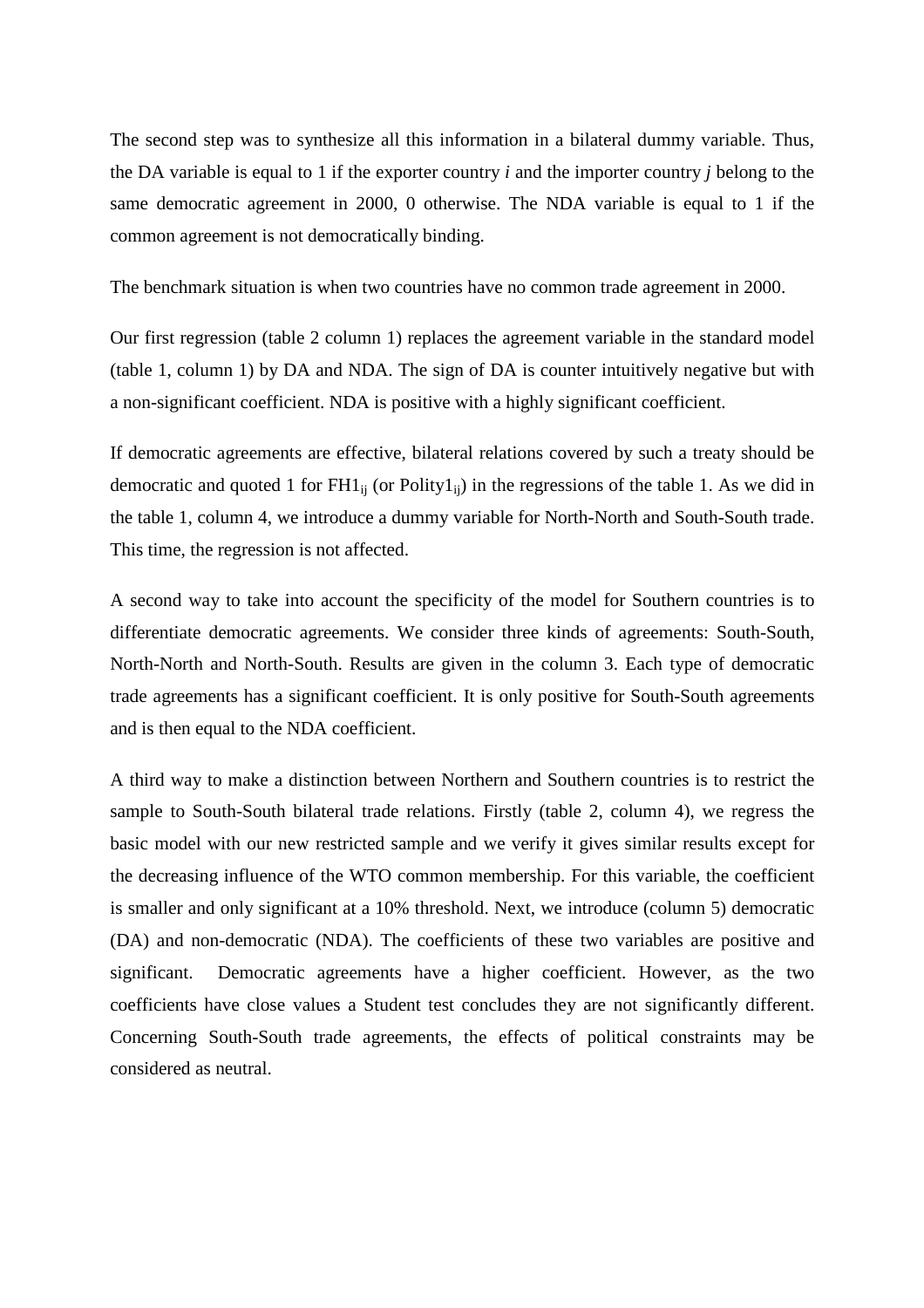| Dependent variable: $Log(X_{ij}/Y_iY_j)$            |                                 |                                  |                          |                      |                                 |  |
|-----------------------------------------------------|---------------------------------|----------------------------------|--------------------------|----------------------|---------------------------------|--|
|                                                     | Total trade                     |                                  |                          | South-South trade    |                                 |  |
|                                                     | (1)                             | (2)                              | (3)                      | (4)                  | (5)                             |  |
| Distance (LogDij)                                   | $-1.49***$<br>(0.03)            | $-1.50$ <sup>***</sup><br>(0.03) | $-1.50***$<br>(0.03)     | $-1.54***$<br>(0.04) | $-1.54***$<br>(0.04)            |  |
| Adjacency                                           | $0.55***$<br>(0.12)             | $0.56***$<br>(0.12)              | $0,50***$<br>(0.11)      | $0.58***$<br>(0.13)  | $0.58***$<br>(0.13)             |  |
| Common language                                     | $0.75***$<br>(0.06)             | $0.75***$<br>(0.06)              | 0,74<br>(0.06)           | $0.88***$<br>(0.08)  | $0.88^{\ast\ast\ast}$<br>(0.08) |  |
| WTO membership                                      | $0.45***$<br>(0.13)             | $0.46^{\ast\ast\ast}$<br>(0.13)  | $0.47***$<br>(0.13)      | $0.25^*$<br>(0.14)   | $0.25^*$<br>(0.14)              |  |
| Colony                                              | $1.08^{\ast\ast\ast}$<br>(0.10) | $1.08***$<br>(0.10)              | $1.06\sp{***}$<br>(0.10) | $0.99***$<br>(0.16)  | $1.00***$<br>(0.16)             |  |
| Common<br>Free<br>Trade Agreement                   |                                 |                                  |                          | $0.89***$<br>0.10    |                                 |  |
| Democratic<br>trade<br>agreement $(DA)$             | $-0.08$<br>(0.07)               | $-0.07$<br>(0.06)                |                          |                      | $1.04***$<br>(0.15)             |  |
| Non-democratic<br>trade<br>agreement<br>(NDA)       | $1.00^{\ast\ast\ast}$<br>(0.10) | $1.00^{\ast\ast\ast}$<br>(0.10)  | $1.04***$<br>(0.10)      |                      | $0.85***$<br>(0.11)             |  |
| South-South                                         |                                 | $1.23***$<br>(0.49)              |                          |                      |                                 |  |
| North-North                                         |                                 | $-1.37***$<br>(0.49)             |                          |                      |                                 |  |
| Democratic<br>trade<br>South-<br>agreement<br>South |                                 |                                  | $1.05***$<br>(0.13)      |                      |                                 |  |
| Democratic<br>trade<br>North-<br>agreement<br>North |                                 |                                  | $-0.98***$<br>(0.11)     |                      |                                 |  |
| trade<br>Democratic<br>North-<br>agreement<br>South |                                 |                                  | $-0.21$<br>(0.06)        |                      |                                 |  |
| Exporter<br>fixed<br>effect $(DE_i)$                | Yes                             | Yes                              | Yes                      | Yes                  | Yes                             |  |
| Importer<br>fixed<br>effect $(DI_i)$                | Yes                             | Yes                              | Yes                      | Yes                  | Yes                             |  |
| Number<br>of<br>observations                        | 13749                           | 13749                            | 13749                    | 8327                 | 8327                            |  |
| Constant                                            | $-36,46$ ***                    | $-35,03***$                      | $-36.42$                 | $-37,62$ ***         | $-37,57***$                     |  |
|                                                     | (0.86)                          | (0.69)                           | (0.86)                   | (1.04)               | (1.04)                          |  |
| Fisher's statistic                                  | 37.87                           | 38.2                             | 39,6                     | 30.53                | 30.68                           |  |
| Adjusted R <sup>2</sup>                             | 0.4443                          | 0.4443                           | 0.4477                   | 0.4623               | 0.4624                          |  |

**Table 2: The influence of democratic Agreements on bilateral trade**.

Standard errors in parentheses. \*\*\* Significant at 1%, \*\* significant at 5%, \* significant at 10%.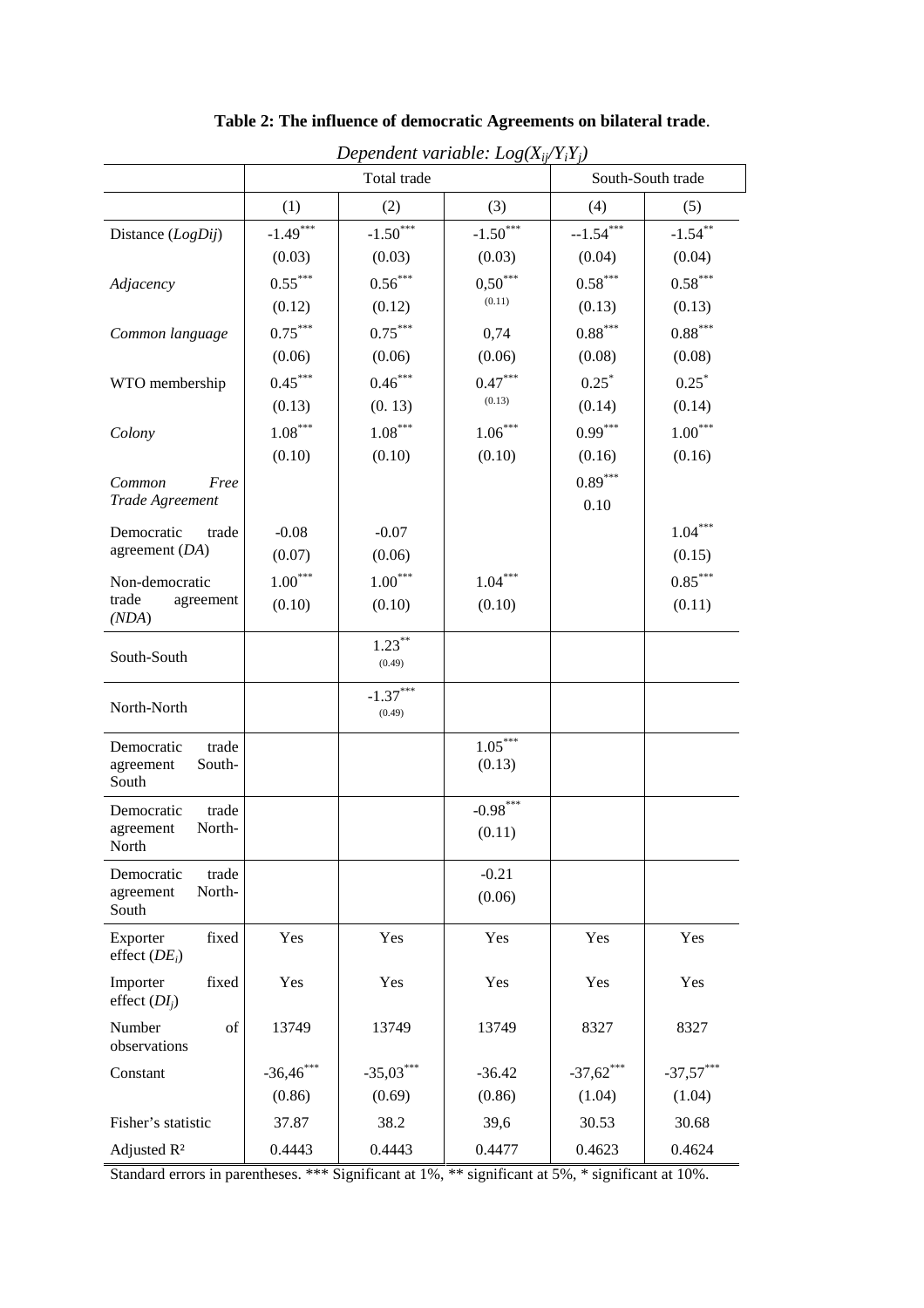### **IV. Sensitivity and Robustness of estimations.**

To test the influence of the model specification: we replace our gravity model by a standard gravity model withdrawing fixed effects and letting the GDP variables to have an elasticity different of the unity. Then GDPs have to move to the right side of the equation. Such a specification without fixed effects means that "unilateral" variables may be reintroduced in the model without a colinearity issue, which we do for GDP per capita.

The first two columns show our results for all countries and the last two columns only for Southern countries. For the sample as a whole, the coefficients of DA and NDA are significant at the 1% level. DA has a positive coefficient significantly lower than the coefficient of AND. When we add GDPs per capita, the coefficients of DA is no longer significant (column 2).

For the Southern sample, coefficients of DA and NDA are significant but not significantly different. This result remains after adding GDPs per capita. The alternative gravity model specification confirms that for the world as a whole, democratic agreements have no effects on bilateral trade whereas non-democratic agreements foster it. When the sample is restricted to developing or emerging countries, both democratic and non-democratic agreements exert a positive effect, which is roughly the same. Results are then robust to the specification of the model.

Our next regressions test the sensitivity of results to the criteria we used to discriminate among types of trade. We define a new variable, which is more restrictive in regard to democratic constraints. We only take into account agreements that sanction violations of democratic principles. The first and the third columns of table 4 assess our results for our sample as a whole and the second and the fourth columns do so for Southern countries.

We test these new variables with the gravity model *à* la Anderson and van Wincoop (Column 1 and 2) and with a standard gravity model with no fixed effects (column 3 and 4).

The main difference concerns the sample restricted to developing and emerging countries (column 2): democratic trade agreements have a significantly higher positive impact on southsouth trade than NDAs. More democratic are the agreements more pro-trade they might be. The alternative specification (column 4) confirms the positive effect but it remains neutral compare with the NDAs. Common WTO membership fosters trade poorly in the full sample and does not affect Southern trade.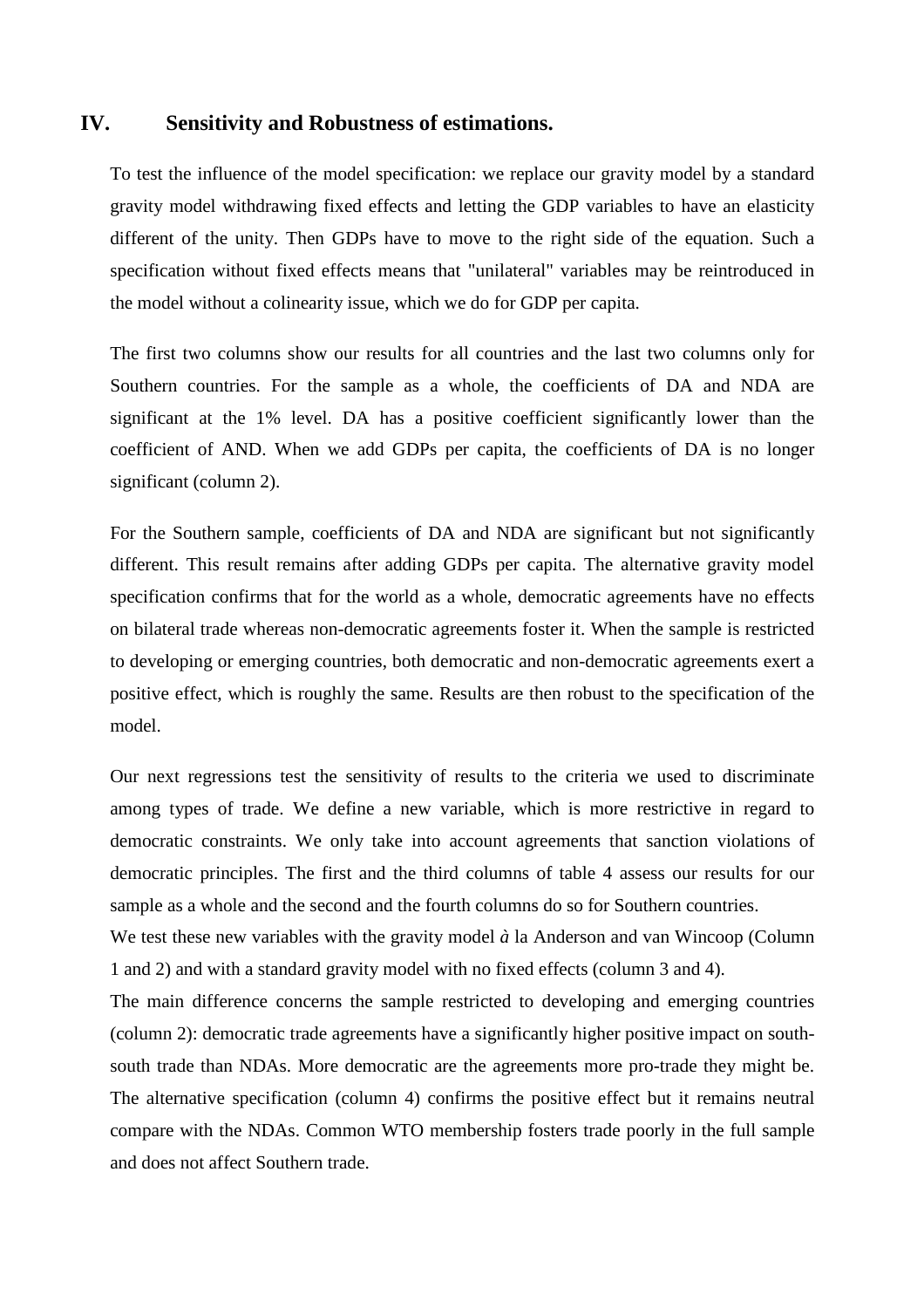|                                      | Dependent variable: $LogX_{ij}$ |                       |             |                        |
|--------------------------------------|---------------------------------|-----------------------|-------------|------------------------|
|                                      | $(1)$ All                       | $(2)$ All             | $(3)$ South | $(4)$ South            |
| Distance (LogDij)                    | $-1.28***$                      | $-1.27***$            | $-1.37***$  | $-1.36***$             |
|                                      | (0.03)                          | (0.03)                | (0.04)      | (0.04)                 |
| Adjacency                            | $0.62^{\ast\ast\ast}$           | $0.68***$             | $0.66***$   | $0.73***$              |
|                                      | (0.11)                          | (0.11)                | (0.13)      | (0.13)                 |
| Common language                      | $0.64***$                       | $0.64***$             | $0.61***$   | $0.61***$              |
|                                      | (0.06)                          | (0.06)                | (0.07)      | (0.07)                 |
| WTO membership                       | $0.12***$                       | $0.07*$               | 0.026       | $-0.01$                |
|                                      | (0.04)                          | (0.04)                | (0.06)      | (0.06)                 |
| Colony                               | $1.08\overset{***}{ }$          | $1.06***$             | $1.15***$   | $1.07***$              |
|                                      | (0.10)                          | (0.10)                | (0.15)      | (0.15)                 |
| Log GDPi                             | $1.18^{\ast\ast\ast}$           | $1.17^{\ast\ast\ast}$ | $1.22***$   | $1.20***$              |
|                                      | (0.009)                         | (0.012)               | (0.014)     | (0.016)                |
| Log GDPj                             | $0.91***$                       | $0.88***$             | $0.83***$   | $0.81^{\ast\ast\ast}$  |
|                                      | (0.008)                         | (0.011)               | (0.014)     | (0.016)                |
| Log GDP per capita i                 |                                 | $0.048^{***}\,$       |             | $0.088^{\ast\ast\ast}$ |
|                                      |                                 | (0.016)               |             | (0.02)                 |
| Log GDP per capita j                 |                                 | $0.072***$            |             | $0.075***$             |
|                                      |                                 | (0.016)               |             | (0.02)                 |
| Democratic trade agreement (DA)      | $0.166$ ***                     | 0.094                 | $0.844***$  | $0.824***$             |
|                                      | (0.06)                          | (0.06)                | (0.13)      | (0.13)                 |
| Non-democratic<br>trade<br>agreement | $1.086***$                      | $1.165***$            | $0.923***$  | $1.016***$             |
| (NDA)                                | (0.10)                          | (0.10)                | (0.11)      | (0.11)                 |
| Exporter fixed effect $(DE_i)$       | No                              | No                    | No          | No                     |
| Importer fixed effect $(DI_i)$       | $\rm No$                        | No                    | No          | No                     |
| Number of observations               | 13749                           | 13749                 | 8327        | 8327                   |
| Constant                             | $-30.20***$                     | $-38.95***$           | $-37.34***$ | $-37.48$ ***           |
|                                      | (0.38)                          | (0.38)                | (0.54)      | (0.54)                 |
| Fisher's statistic                   | 3675,42                         | 3009.47               | 1428,69     | 1180,03                |
| Adjusted R <sup>2</sup>              | 0.67                            | 0.67                  | 0.56        | 0.56                   |

**Table 3: The influence of democratic agreements on trade, another specification on dependant variable.**

Standard errors in brackets. \*\*\* Significant at 1%, \*\* significant at 5%, \* significant at 10%.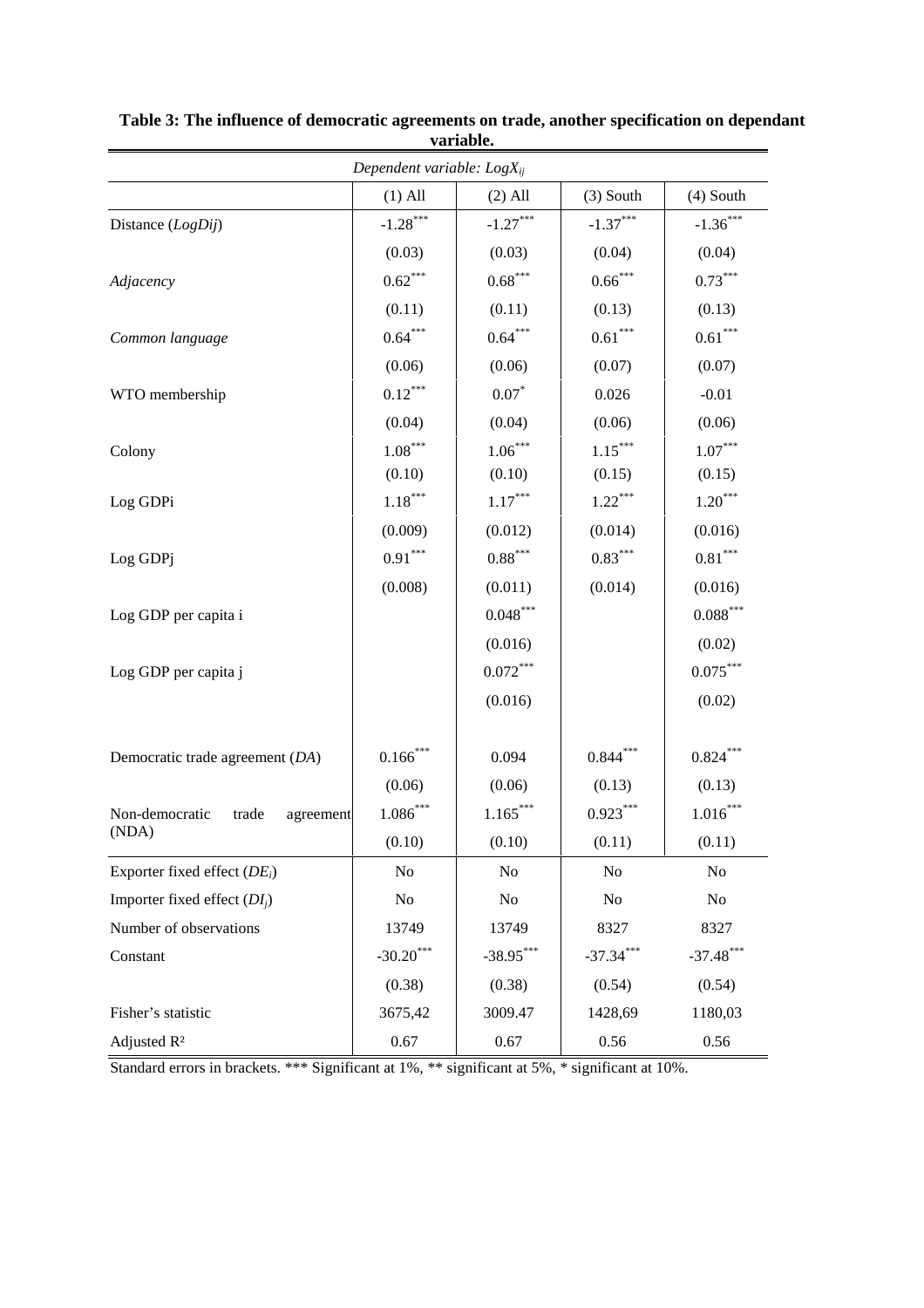|                                                                                                 | Dependent variable: Log $(X_{ii}/Y_iY_j)$ |                            |                       | Dependent variable: Log $(X_{ij})$ |  |
|-------------------------------------------------------------------------------------------------|-------------------------------------------|----------------------------|-----------------------|------------------------------------|--|
|                                                                                                 | $(1)$ All                                 | $(2)$ South                | $(3)$ All             | $(4)$ South                        |  |
| Distance (LogDij)                                                                               | $-1.50***$                                | $-1.53***$                 | $-1.25***$            | $-1.36***$                         |  |
|                                                                                                 | (0.03)                                    | (0.04)                     | (0.03)                | (0.04)                             |  |
| Adjacency                                                                                       | $0.59***$                                 | $0.55^{\ast\ast\ast}$      | $0.77***$             | $0.71^{\ast\ast\ast}$              |  |
|                                                                                                 | (0.11)                                    | (0.13)                     | (0.10)                | (0.13)                             |  |
| Common language                                                                                 | $0.77***$                                 | $0.88^{\ast\ast\ast}$      | $0.67^{\ast\ast\ast}$ | $0.62***$                          |  |
|                                                                                                 | (0.06)                                    | (0.08)                     | (0.06)                | (0.07)                             |  |
| <b>WTO</b>                                                                                      | $0.49***$                                 | $0.23*$                    | 0.07                  | $-0.01$                            |  |
|                                                                                                 | (0.13)                                    | (0.14)                     | (0.05)                | (0.06)                             |  |
| Colony                                                                                          | $1.06\sp{*}^{***}$                        | $0.99***$                  | $1.03***$             | $1.03***$                          |  |
|                                                                                                 | 0.10                                      | 0.16                       | (0.10)                | (0.15)                             |  |
| Log GDPi                                                                                        |                                           |                            | $1.16***$             | $1.20***$                          |  |
|                                                                                                 |                                           |                            | (0.012)               | (0.02)                             |  |
| Log GDPj                                                                                        |                                           |                            | $0.87***$             | $0.81^{\ast\ast\ast}$              |  |
|                                                                                                 |                                           |                            | (0.011)               | (0.016)                            |  |
| Log GDP per capita i                                                                            |                                           |                            | $0.035***$            | $0.09^{***}$                       |  |
|                                                                                                 |                                           |                            | (0.02)                | (0.02)                             |  |
| Log GDP per capita j                                                                            |                                           |                            | $0.059***$            | $0.08^{\ast\ast\ast}$              |  |
|                                                                                                 |                                           |                            | (0.02)                | (0.02)                             |  |
| Restricted<br>Democratic<br>trade                                                               | $-0.078$                                  | $1.228\sp{*}{^\ast\sp{*}}$ | $0.23***$             | $0.993***$                         |  |
| agreement (RDA)                                                                                 | (0.08)                                    | (0.16)                     | (0.07)                | (0.14)                             |  |
| Restricted Non-democratic trade                                                                 | $0.592***$                                | $0.700^{\ast\ast\ast}$     | $0.65***$             | $0.783***$                         |  |
| agreement (RNDA)                                                                                | (0.06)                                    | (0.08)                     | (0.06)                | (0.07)                             |  |
| Exporter fixed effect $(DE_i)$                                                                  | Yes                                       | Yes                        | No                    | No                                 |  |
| Importer fixed effect $(DI_i)$                                                                  | Yes                                       | Yes                        | $\rm No$              | N <sub>0</sub>                     |  |
| Number of observations                                                                          | 13749                                     | 8327                       | 13749                 | 8327                               |  |
| Constant                                                                                        | $-36,33***$                               | $-37.77***$                | $-38.76***$           | $-37.61$ ***                       |  |
|                                                                                                 | (0.06)                                    | (1.01)                     | 0.38                  |                                    |  |
| Fisher's statistic                                                                              | 38.45                                     | 31.26                      | 3010,44               | 1176.21                            |  |
| Adjusted R <sup>2</sup>                                                                         | 0.444                                     | 0.464                      | 0.670                 | 0.562                              |  |
| Standard errors in brackets. *** Significant at 1%, ** significant at 5%, * significant at 10%. |                                           |                            |                       |                                    |  |

**Table 4: The influence of restricted democratic agreements on trade, sensitivity.**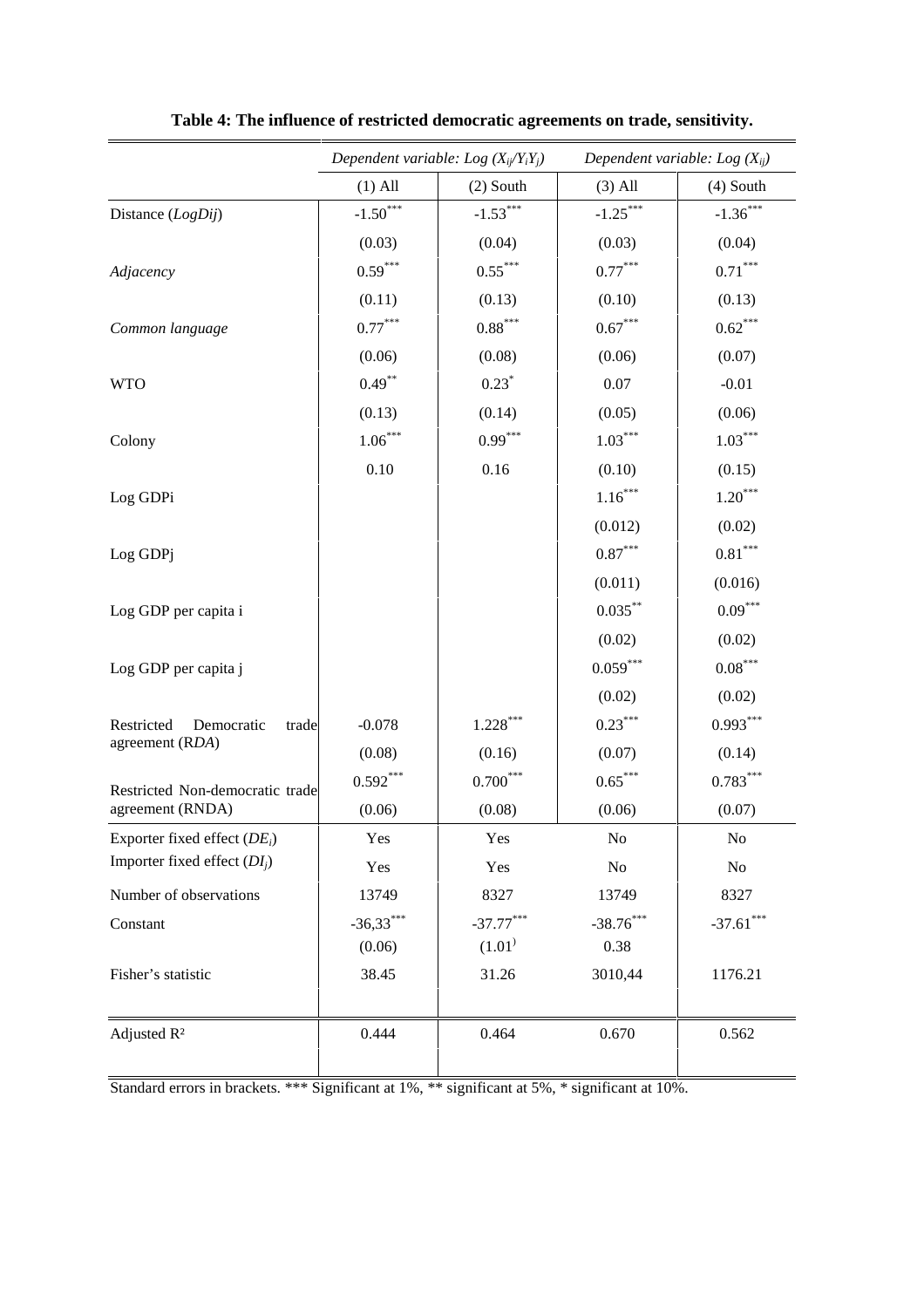Our last robustness regressions tackle the outlier's issue: remote observations "draw" results exponentially and few of them may greatly affect results. To correct such a bias, we use a specific estimation method.

The first step is to regress our model a first time. With two iterative methods, Huber (1964) weights and bi-weight (due to Beaton and Tukey 1974), equations receive a weight according to their absolute residual's deviation from the median, with a tolerance of 0,01. The closer the values, the greater the weight is. The first iteration starts with observations where the absolute residual is greater than twice the median; the second iteration gives the value 0 to all cases with absolute residual greater than seven times the median.

Finally, the model is re-estimated, taking into account the weight of each bilateral relation. The result of doing so is that the new model gives more importance to countries, which are not very different from the median and less to bilateral relations with abnormally high or small estimated flows. Table 5 assesses our results for the sample as a whole and for Southern countries.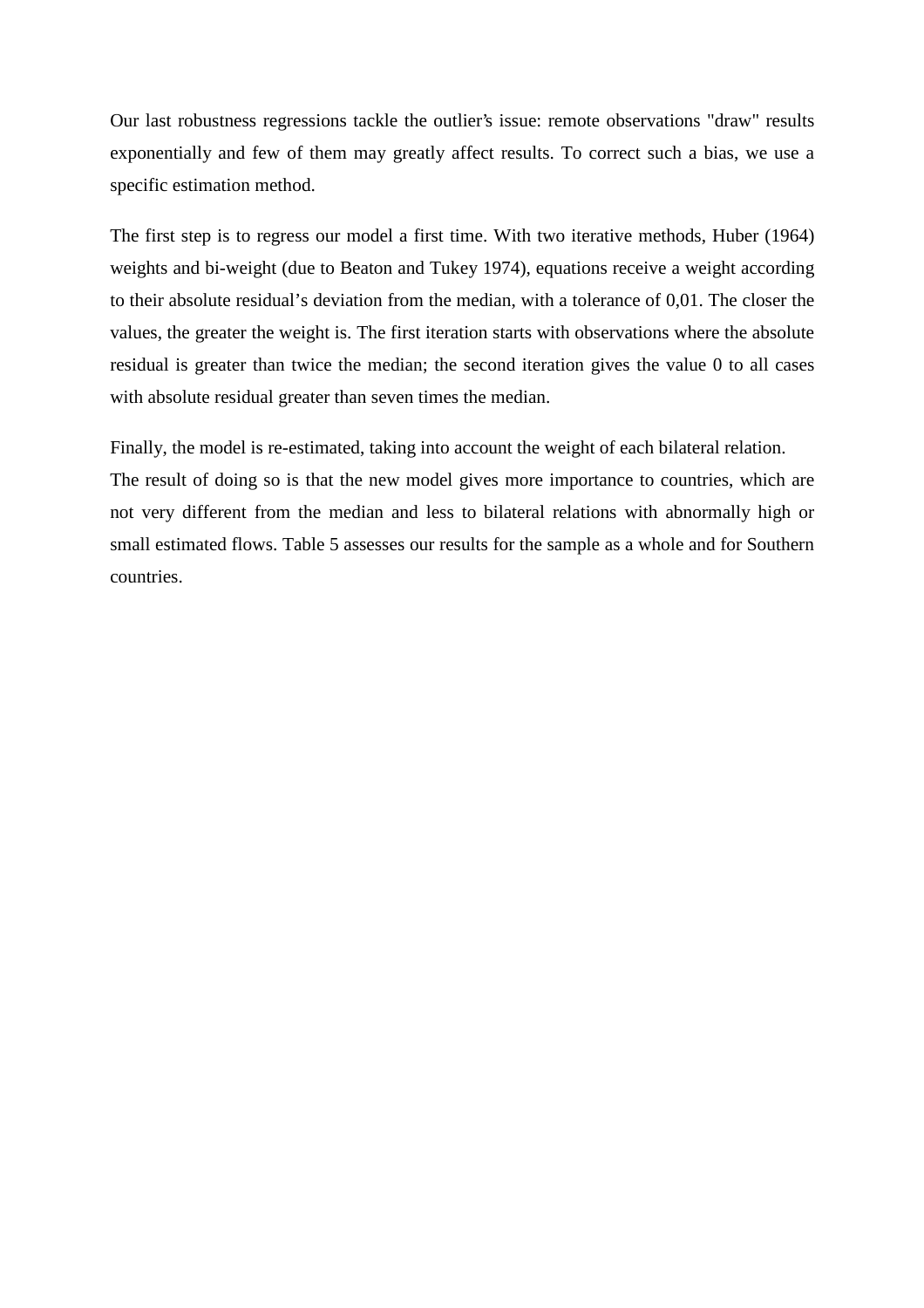# **Table 5: Regressions with outliers**

|                                                      | $(1)$ All            | $(2)$ All   | $(3)$ All             | $(3)$ South           | $(4)$ South           |
|------------------------------------------------------|----------------------|-------------|-----------------------|-----------------------|-----------------------|
| Distance (LogDij)                                    | $-1,47***$           | $-1.48***$  | $-1.48***$            | $-1.56***$            | $-1.55***$            |
|                                                      | (0,03)               | (0.03)      | (0.03)                | (0.04)                | (0.04)                |
| Adjacency                                            | $0,65***$            | $0,69***$   | $0.58***$             | $0,67***$             | $0,63***$             |
|                                                      | (0,10)               | (0.10)      | (0.10)                | (0.13)                | (0.13)                |
| Common language                                      | $0,73***$            | $0.76***$   | $0.72^{\ast\ast\ast}$ | $0.89^{\ast\ast\ast}$ | $0.88^{\ast\ast\ast}$ |
|                                                      | (0,05)               | (0.05)      | (0.05)                | (0.04)                | (0.07)                |
| <b>WTO</b>                                           | $0,39***$            | $0.43***$   | $0.41^{\ast\ast\ast}$ | 0.21                  | 0.20                  |
|                                                      | (0,11)               | (0.11)      | (0.10)                | (0.13)                | (0.13)                |
| Colony                                               | $0.98***$            | $0,96***$   | $0.97***$             | $0.87^{\ast\ast\ast}$ | $0.87^{\ast\ast\ast}$ |
|                                                      |                      |             |                       |                       |                       |
|                                                      | (0,12)               | (0.12)      | (0.12)                | 0.21                  | 0.21                  |
| Democratic<br>trade<br>agreement<br>(DA)             | $-0.12$ <sup>*</sup> |             |                       | $0.80***$             |                       |
|                                                      | (0,07)               |             |                       | (0.18)                |                       |
| Non-democratic trade agreement<br>(NDA)              | $0.94***$            |             | $0.98^{\ast\ast\ast}$ | $0.75***$             |                       |
|                                                      | (0,09)               |             | (0.09)                | (0.11)                |                       |
| Democratic trade                                     |                      |             | $0.84***$             |                       |                       |
| agreement South-South                                |                      |             | (0.15)                |                       |                       |
| Democratic trade<br>agreement North-North            |                      |             | $-0.92***$<br>(0.14)  |                       |                       |
| Democratic trade                                     |                      |             | $-0.21***$            |                       |                       |
| agreement North-South                                |                      |             | 0.08                  |                       |                       |
| Restricted<br>Democratic<br>trade<br>agreement (RDA) |                      | $-0.117$    |                       |                       | $0.97***$             |
|                                                      |                      | (0.09)      |                       |                       | (0.19)                |
| Restricted Non-democratic trade<br>agreement (RNDA)  |                      | $0.51***$   |                       |                       | $0.62***$             |
|                                                      |                      | (0.05)      |                       |                       | (0.08)                |
| Exporter fixed effect $(DE_i)$                       | Yes                  | Yes         | Yes                   | Yes                   | Yes                   |
| Importer fixed effect $(DI_i)$                       | Yes                  | Yes         | Yes                   | Yes                   | Yes                   |
| Number of observations                               | 13749                | 13749       | 13749                 | 8327                  | 8327                  |
| Constant                                             | $-36,13***$          | $-35,98***$ | $-36.03***$           | $-37.55***$           | $-37.76***$           |
|                                                      | (0, 59)              | (0.59)      | (0.59)                | (0.86)                | (0.86)                |
| Fisher's statistic                                   | 43.49                | 43.28       | 43.81                 | 31,31                 | 31,37                 |

*Dependent variable: Log (Xij /YiYj)*

Standard errors in brackets. \*\*\* Significant at 1%, \*\* significant at 5%, \* significant at 10%.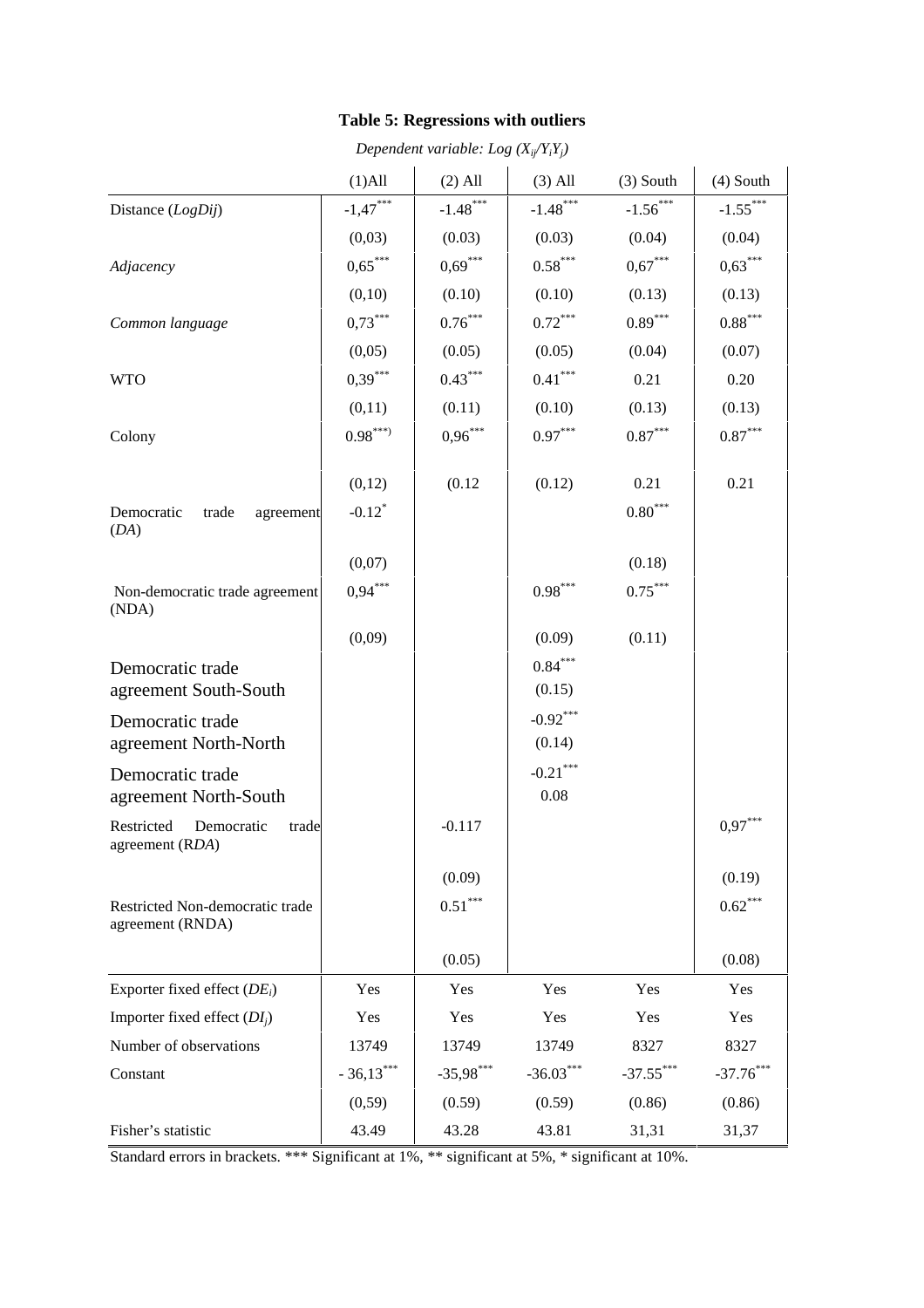Results show that outliers do not affect our conclusion: "democratic" trade agreements have a negative or a non-significant impact on trade except when it implies trade between Southern countries.

# **V. Conclusion.**

Even if democratic countries might trade more than autocratic countries, the inclusion of democratic clauses inside PTAs does not foster bilateral trade between the partners involved in the agreement. The relation is strongly positive for South-South relations but democratic clauses do not give a clear advantage relatively to common trade agreements except for the most binding agreements.

We can put forward different hypotheses to explain this disappointing result. May be, democracy have no effect on trade. In despite of our own evidences, we saw that variables representing democracy may catch a lot of effects and, particularly, the level of development. In this case, democratic constraints have no reason to increase trade. Democratic clauses might also be inefficient. Firstly, many democratic agreements concern already solid democracies and they have no reasons to improve trade through an institutional channel. Secondly, a democratic might fail to improve political regime in autocratic countries. Duc & Lavallée show that such a clause in European Euro-Med agreements has few effects on Northern Africa countries.

Further studies are necessary to explore the complex relation between political regimes and trade.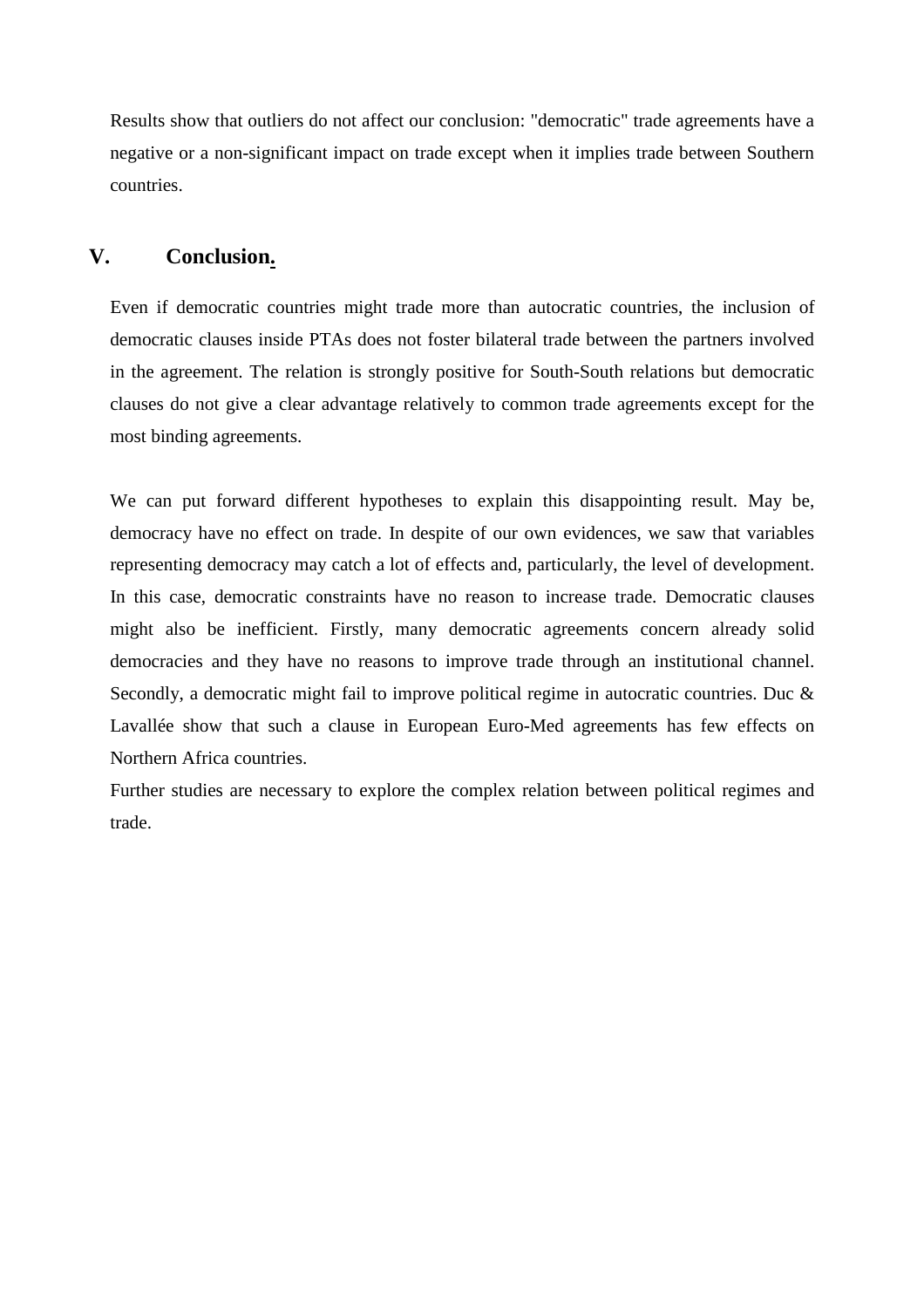#### References:

- Anderson, James E., Marcouiller, Douglas, 2002. Insecurity and the Pattern of Trade: An Empirical Investigation. *Review of Economics and Statistics* 84, 342-52
- Anderson, James E., van Wincoop, Eric, 2003. Gravity with Gravitas: A Solution to the Border Puzzle. *The American Economic Review* 93, 170-192.
- Anderson, James E., van Wincoop, Eric, 2004. Trade Costs. *Journal of Economic Literature*, Vol 42, No 3, September, 691-752.
- Beaton, A.E. & J.W. Tukey, 1974, The fitting of power series, meaning polynomials, illustrated on band spectroscopic data, *Technometrics* 16, 146-185.
- Bliss, Harry, Russet, Bruce, 1998. Democratic trading partners: The liberal connection, 1962-1989. *The Journal of Politics* 60, 1126-47.
- Commission of the European Union, 1998. Composite Paper: Reports on Progress towards Accession by Each of the Candidate Countries. Available at http://europa.eu.int/comm/enlargement/report\_10\_99/
- Commission of the European Union, 2000. Enlargement Strategy Paper: Report on Progress towards Accession by Each of the Candidate Countries. Available at http://europa.eu.int/comm/enlargement/ report\_11\_00/pdf/strat\_en.pdf
- Commission of the European Union, 2001. Making a Success of Enlargement: Strategy Paper and Report of the European Commission on the Progress towards Accession by Each of the Candidate Countries. Available at http://europa.eu.int/comm/enlargement/report2001/strategy\_en.pdf
- Duc C. & E. Lavallée, 2005, *The impact of Euro-Med agreements on governance, an empirical approach*, mimeo, Université Paris Dauphine.
- Duc, Cindy, Granger Clotilde, Siroën, Jean-Marc, 2004. *Trade costs and democracy*. Cahiers de recherché N°12. EURIsCO, Université Paris Dauphine. Available at www.dauphine.fr/ceresa/WebSiroen/tradecosts.pdf
- Feenstra R.C., 2004, *Advanced International Trade. Theory and Evidence*, Princeton, Princeton University Press.
- Frankel, J.A., 1997. *Regional Trading Blocs in the World Trading System*. Washington DC: Institute for International Economics.
- Granger, Clotilde, Siroën Jean-Marc, 2001. Les démocraties sont-elles plus ouvertes à l'échange ? *Économie Internationale* 88, 59-76.
- Huber, P.J., 1964, Robust estimation of a location parameter, *Annals of Mathematical Statistics* 35, 73-101.
- Mansfield, Edward D., Milner, Helen V., Rosendorff, B. Peter, 2000. Free to Trade: Democracies, Autocracies, and International Trade. *American Political Science Review* 94, 305-321.
- Mayer; Wolfgang, 1984. Endogenous Tariff Formation. *The American Economic Review* 74, 970-85.
- Milner, Helen V., Kubota, Keiko, 2005. Why the Move to Free Trade? Democracy and Trade Policy in the Developing Countries. *International Organization*. Forthcoming.
- Rose, Andrew K., van Wincoop, Eric, 2001. National Money as a Barrier to International Trade: The Real Case for Currency Union. *The American Economic Review* 91, 386-390.
- Subramanian Arvind, Wei, Shang-Jin, 2003. *The WTO Promotes Trade, Strongly but Unevenly*. Working Paper N°03/185. IMF, Washington D.C.
- Tavares, José, Wacziarg, Romain, 2001. How Democracy Affects Growth. *European Economic Review* 45, 1341-1379.
- Wacziarg, Romain, Welch Karen Horn, 2003, *Trade Liberalization and Growth: New Evidence*, NBER Working Paper N° 10152, December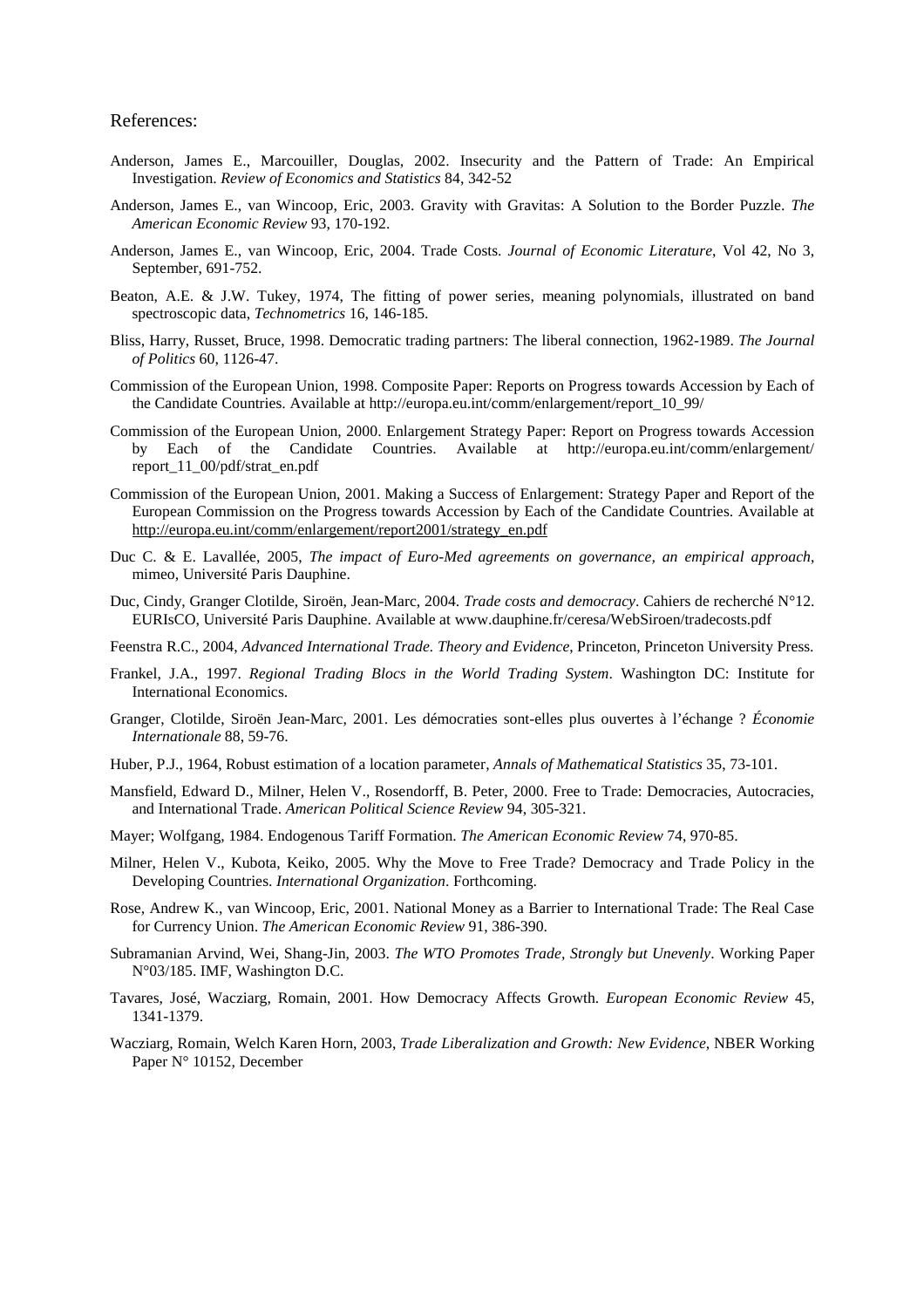#### **Annex 1: Data Sources and Description**

**Variable Name** : Bilateral exports  $(X_{ii})$ **Description**: Bilateral exports of the country i to the country j, in F.O.B terms and in U.S. current \$, year 2000. **Source**: *IMF, Direction of Trade Statistics.*

**Variable Name** : GDP **Description**: Gross Domestic Product in U.S. current \$. **Source**: *World Bank, World Development Indicators 2004*

**Variable Name** : GDP per capita **Description**: Gross Domestic Product per capita in U.S. current \$. **Source**: *World Bank, World Development Indicators 2004*

**Variable Name** : Bilateral Distance (D<sub>ij</sub>) **Description**: Great arc circle kilometric distance between the two capitals of countries i and j. **Source**: *CEPII database*, http://www.cepii.fr/francgraph/bdd/bdd.htm

**Variable Name** : Common Language **Description**: Dummy variable equals 1 if countries i and j share the same language. **Source**: *CIA World Factbook*, http://www.cia.gov/cia/publications/factbook/index.html

**Variable Name** : Adjacency **Description**: Dummy variable equals 1 if countries i and j share a common border. **Source**: *CEPII database*, , http://www.cepii.fr/francgraph/bdd/bdd.htm

**Variable Name** : Common Free Trade Agreement

**Description**: Dummy variable equals 1 if countries i and j are members of a same trade agreement **Source**: *CIA World Factbook*, Frankel, J.A., 1997. *Regional Trading Blocs in the World Trading System. Washington DC*: Institute for International Economics, authors' database.

**Variable Name** : Democratic Agreement (DA) **Description**: Dummy variable equals 1 if countries i and j are members of a same free trade agreement which includes a democratic clause. **Source**: Authors' database (see annex 2)

**Variable Name** : Non-Democratic Agreement (NDA) **Description**: Dummy variable equals 1 if countries i and j are members of a same free trade agreement which has no democratic clause. **Source**: Authors' database (see annex 2)

**Variable Name** : WTO **Description**: Dummy variable equals 1 if countries I and *i* are WTO members. **Source**: *WTO*, http://www.wto.org